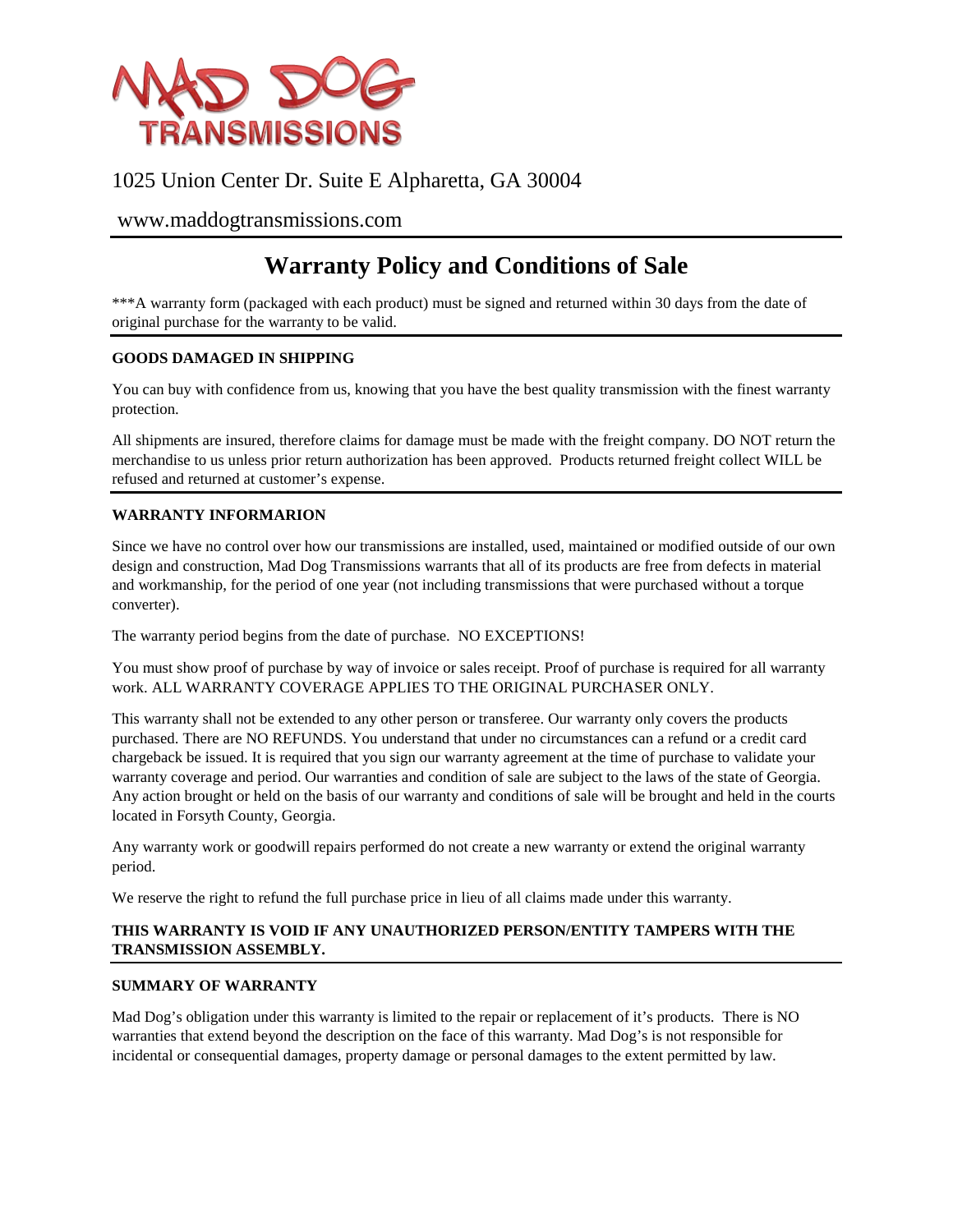

This warranty is subject to the following: rebuilding of transmissions will be limited to replacement of all friction materials, gaskets and seals. There will be an additional charge for parts that are damaged as a result of items not covered by this warranty.

All Mad Dog transmissions or converters must be operated with a transmission cooling system that is in addition to the stock radiator type cooler.

It is the responsibility of the installer to ensure that all components are correct before installation. Proper assembly always require that the installer measure all tolerances for proper clearances. We assume no liability for any errors made in component selection or installation.

#### **PRODUCT EXCHANGE**

If a product does not remain operational during the warranty period, the defective product must be shipped (shipping is to be pre-paid by the customer) to Mad Dog Transmissions by the original purchaser. Mad Dog Transmissions will provide a product exchange. If a product is incorrectly ordered or you have received an incorrect product. It is the sole responsibility of the purchaser to return the product for an exchange. The original purchaser is responsible for all shipping costs. Mad Dog Transmissions reserves the right to inspect defective products before an exchange is given.

#### **MERCHANDISE RETURNS**

All returns are subject to a 25% restocking fee. Special orders, special order deposits and down payments are NOT refundable. There are absolutely no refunds, only product exchanges will be offered for any and all returns. In order to provide better customer service, we require prior approval before a customer returns merchandise for warranty or for any other reason. To obtain a Return Authorization (RMA) number please contact us at 770-781-0949.

Merchandise returned should be sent freight prepaid and insured and delivered to the following address: Mad Dog Transmissions LLC 1025 Union Center Dr. Suite E Alpharetta, GA 30004. Mad Dog Transmissions is not liable for any taxes or duties associated with International shipments.

All work is warranted for replacement only. No money back warranty. Warranty does not include removal, installation, abuse, engine explosion, shipping costs, overheating, modifications by customer or down time of vehicle. No guarantee on broken parts. All warranty work is for replacement only and there will be no reimbursement for removal or installation of transmission. You must have your original receipt or invoice. Proof of purchase date is required. The warranty shall only cover the original purchaser.

#### **WARRANTY WILL BE DEEMED VOID ON THE FOLLOWING**

- Any product that has been physically altered, tampered with, installed improperly or improperly maintained.
- Any product used in an improper application, abused or not in connection with the proper parts.
- Any product that is defective due to accident, neglect or unauthorized repairs.
- Any product where proper cooling and/or fluid levels have not been maintained. Cooler lines must be flushed to avoid use of old oil or metal shavings from pervious transmission.

High performance and towing applications must install an auxiliary transmission cooler. TV Cable (for transmissions that have one) must be adjusted properly for adequate function of the transmission.

All transmissions must be installed, adjusted and maintained by a certified transmission technician.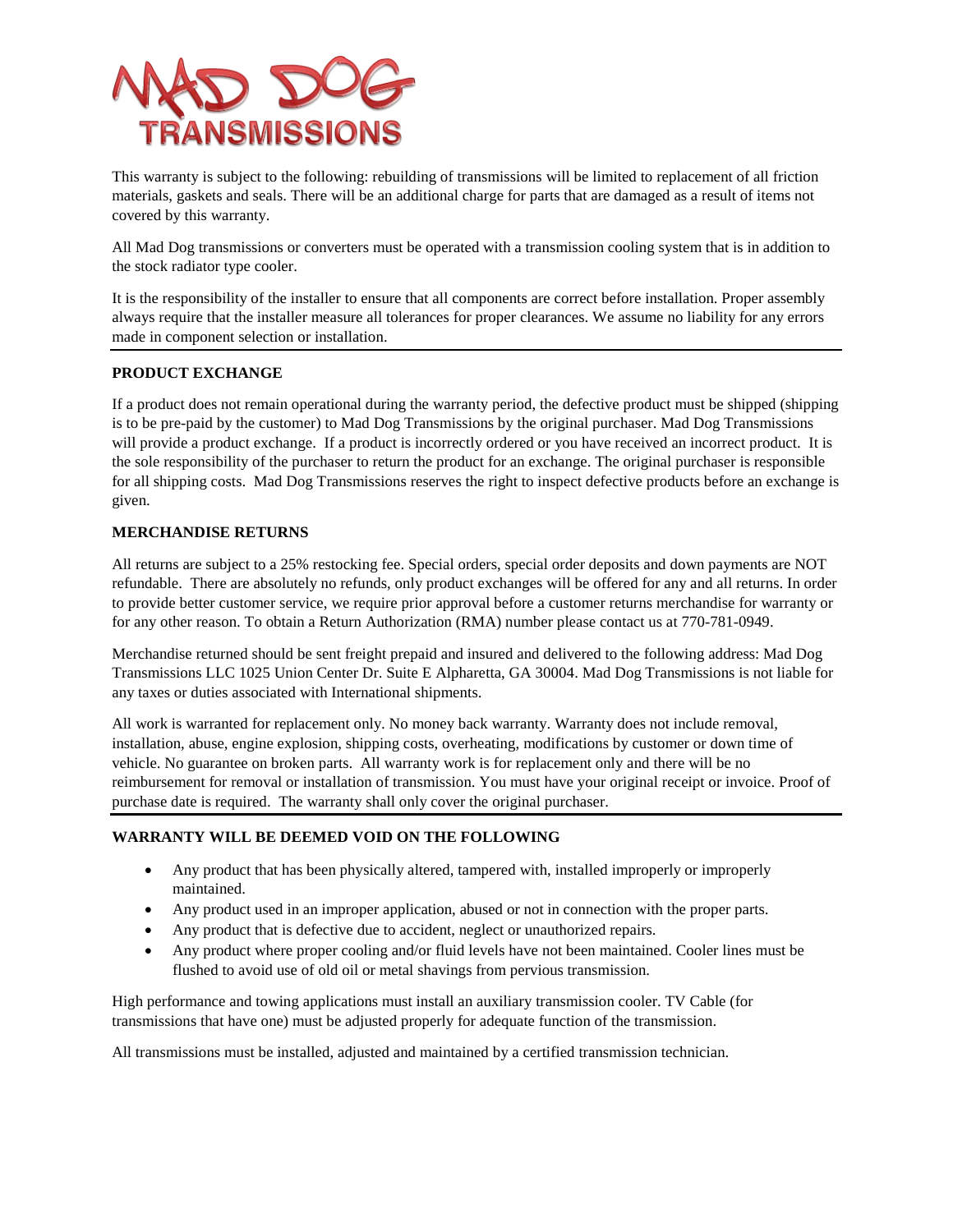

All fluid levels should be checked prior to installation for proper levels. Any and all repairs or tampering made to a product by the customer or an agent acting on behalf of the customer without prior written authorization by Mad Dog Transmission representative will void this warranty.

#### **MERCHANDISE RETURNS**

In order to provide the best possible customer service, we require prior approval on all merchandise returns for warranty or any other reason. To obtain a Return Authorization contact us a[t maddoglou454@aol.com](mailto:maddoglou454@aol.com) or call 770- 781-0949.

All merchandise must be sent freight prepaid by the customer and insured and delivered to:

Mad Dog Transmissions LLC

1025 Union center Dr. Suite E

Alpharetta, GA 30004

Mad Dog Transmissions is not responsible or liable for any taxes or duties associated with international shipments. You must also include, inside the package, your full name, mailing address, phone number, e-mail address or any other important contact information along with any explanation of the problem and work to be completed.

Passenger car and light truck transmissions will be warrantied to only the purchaser named in the sale of the transmission and only for the transmission described on the applicable transaction number. This warranty does not include any of the material, labor, and components or parts of the vehicle other than the specific transmission and components providing failure of a transmission should occur during the specified warranty period and it is determined the failure is due to the defect of workmanship or parts installed by us, we will replace or repair the defective unit to the original buyer. It is the responsibility of the customer to contact and return the transmission to Mad Dog Transmissions at the owners' expense.

#### **WARRANTIES DO NOT COVER**

- Loss of time or use.
- Loss of transportation or vehicle rental.
- Equipment rentals or towing charges.
- Diagnostic time, fluids, filters or shop supplies.
- Fluid starvation for any reason.
- Damage caused by misuse and neglect or accident.
- Improper installation-abnormal wear from contaminated fluid (fuel or dirt).
- Vehicle used for towing purposes unless a proper transmission cooler has been installed.
- Any and all shipping costs including freight damaged claims.
- Rental cars, loss of work, any labor costs, removal/reinstallation fees, towing costs, inspection fees and any other incidental costs or damages which may be associated with the product failure.
- Any product that has been physically altered, improperly installed or maintained.
- Any product used in an inappropriate application, abused or not used in connection with the proper parts.
- Any product that is defective due to accident, neglect or unauthorized repair.
- Any product where improper cooling or fluid levels have not been maintained.
- Any product that contains broken parts or external damage.

Mad Dog Transmissions' obligations under this warranty is limited to the repair or replacement of its products by a Mad Dog Transmission facility. There are no warranties that extend beyond the description on the face of this warranty. This is subject to the following: rebuilding of transmissions will be limited to replacement of all friction